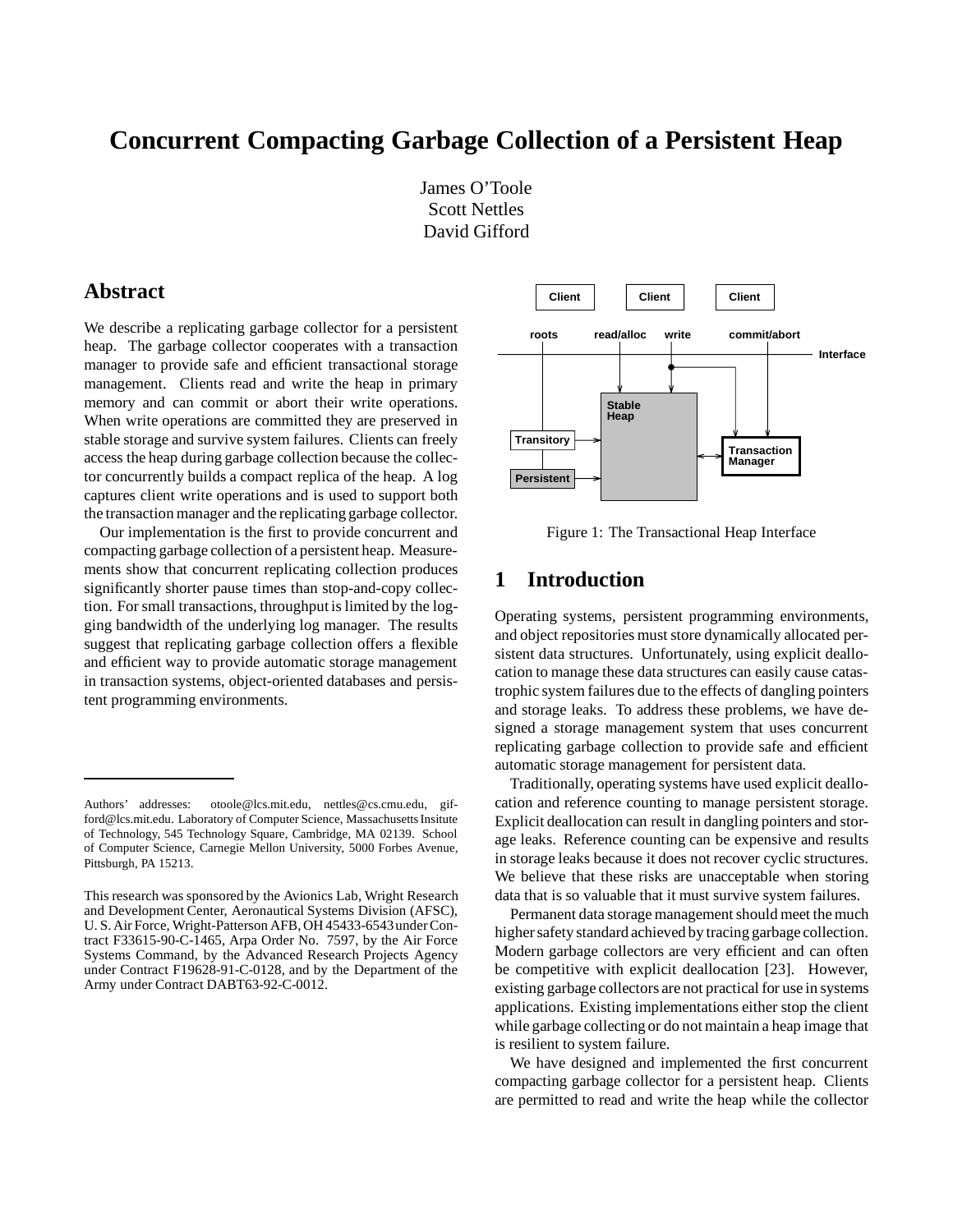concurrently replicates objects to create a new stable heap. Clients are free to modify objects that have already been copied because the modifications are recorded in a log. The log is used by the collector to ensure that the new stable heap contains all pertinent data before it is used to replace the old stable heap. The log is processed concurrently, reducing garbage collection interruptions imposed on the clients to brief synchronization pauses.

There are several important advantages that derive from using concurrent replicating collection in a transactional system:

- The garbage collector is simple and easy to implement.
- Transaction processing and garbage collection operations are decoupled so that collector activity need not affect transaction throughput or commit latencies.
- A single log is shared by the transaction manager and the garbage collector.

In practice, our implementation provides clients more responsive access to the heap than does a stop-and-copy collector. Concurrent replicating collection eliminates lengthy interruptions caused by garbage collection. The implementation supports transactions, recovers from system failures, and provides good performance. Transaction throughput for simple small transactions can easily exceed 70 transactions per second. In this case the transaction manager is limited by the bandwidth of the underlying stable storage log manager. We believe that our design offers a practical approach to storage management in persistent programming environments, object repositories, and similar applications.

The focus of this paper is on how a garbage-collected persistent heap can be implemented with complete safety and good performance. The remaining sections describe our system interface (Section 2), present the design of the storage system in detail (Section 3), present an implementation of our design (Section 4), summarize our experimental results with the implementation (Section 5), discuss related work (Section 6), and discuss elaborations and applications of the basic algorithm (Section 7).

# **2 Interface**

Our interface provides basic heap operations, transaction operations, and two distinguishedroots. The complete interface is shown in Figure 1. The basic heap operations are read, write and allocate. The transaction operations are commit and abort.

The transitory and persistent roots are distinguished and available to the clients. No deallocation operation is exposed to the clients. Instead, objects that the clients can access by dereferencing pointers starting from either root are considered live and will be preserved by the system. A garbage collector will identify unreachable objects and recycle their storage.

Our interface provides *orthogonal persistence* [4]: objects that are reachable via the persistent root are guaranteed to survive system failures. In Figure 1, the stability of the persistent root and the stable heap to which it points are indicated by their gray background. In contrast, objects reachable only via the transitory root are not available after a failure; the transitory root is reset when the system recovers from a failure. Clients can use the transitory root to maintain access to temporary objects without requiring that the system ensure the persistence of those objects.

Our interface also includes the ability for multiple clients to perform transactions on the heap by using the commit and abort operations. The transaction manager is responsible for tracking modifications to objects and implementing the transaction semantics implied by commit and abort. Support for multiple clients, multithreaded clients, and nested transactions can be provided by appropriate choice of the transaction manager.

The exact transaction semantics supported by the transaction manager are not of primary concern in this paper. In considering the design of our system, we will assume that the complexities of multiple clients and multiple transactions are completely hidden from the rest of the system by the transaction manager. We describe the system as if it contains only a single client that performs a linear sequence of toplevel transactions. Every modification to an object is part of a transaction and each transaction can be either committed or aborted. The heap must be restored to the most recently committed state if a system failure occurs.

# **3 Design**

Our design shows how the transactional heap interface can be implemented efficiently. The interface specifies a high standard of programming safety and data stability. We provide programming safety by using garbage collection and orthogonal persistence. Data stability is ensured through the use of transactions and stable storage. Good performance comes from caching stable data in volatile memory and from the use of concurrent replicating collection. Using an extra processor to perform concurrent replicating collection improves throughput and provides the client with low-latency access to the heap.

We will present the design of the storage manager as a series of three refinements to a basic design. Each refinement improves either the functionality or the performance of the basic design:

 *Basic Design: Replicating Collection of Stable Heaps.* Our basic design uses a replicating collector on stable spaces. Clients operate on *stable from-space*, and the collector concurrently copies from-space into *stable to-space*. In this design each write is individually committed and the client must access stable storage for every read and write operation.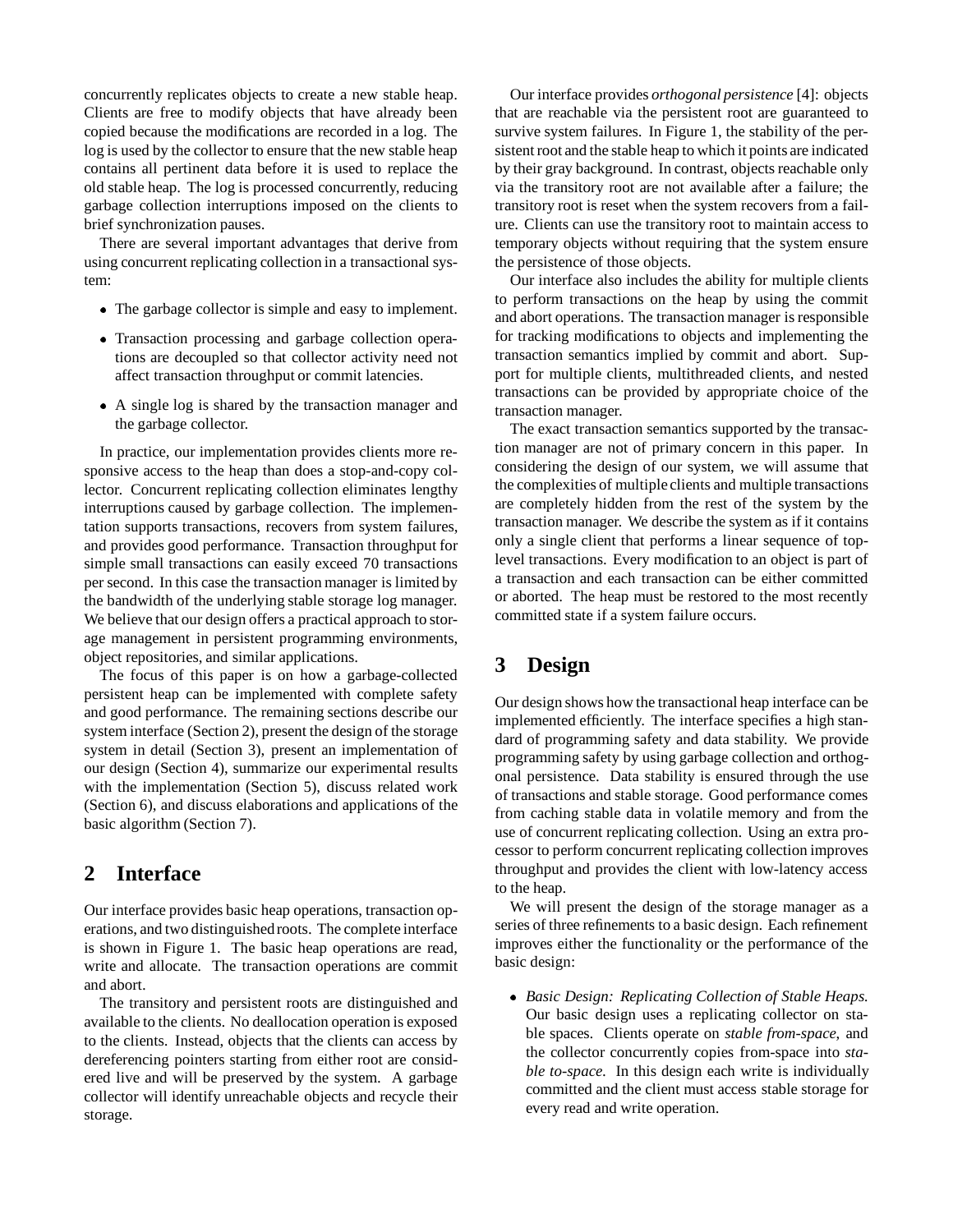

Figure 2: Replicating Collection of a Stable Heap

- *Refinement 1: Transactions Group Updates.* Our first refinement adds transactions to the basic design. Transactions allow the client to perform a group of modifications atomically. The log required to support transactions also serves as the log used by replicating garbage collection.
- *Refinement 2: Volatile Images Improve Performance.* Our second refinement adds volatile main-memory images of from-space and to-space to improve the performance of the client and the collector. Committed from-space operations must be recovered upon failure. Thus it is necessary for the transaction manager to ensure that all committed operations are recorded in stable from-space.
- *Refinement 3: Transitory Heaps for Temporary Data.* Our third and final refinement adds a *transitory heap*. All objects are initially allocated in the transitory heap, and are automatically promoted to the persistent heap when they are made reachable from the persistent root. The transitory heap is garbage collected with respect to the *transitory root* and is not recovered after a failure.

# **3.1 Replicating Collection of Stable Heaps**

As shown in Figure 2, using stable storage and replicating collection for the persistent heap provides an interface that lacks only transaction support. In this design each write operation is individually committed and becomes permanent as soon as it is performed. Good performance can be achieved by using battery-protected random access memory to implement high speed stable storage. While the client operates on the heap, a replicating garbage collector concurrently builds a compact replica of it.

Replicating garbage collection [16] is a new technique for building incremental and concurrent garbage collectors. The key idea of replicating garbage collection is to copy objects non-destructively. As in any copying garbage collection algorithm, the collector copies the reachable objects from the from-space to the to-space. However, most copying collectors destroy the original object when it is copied because the contents of the object are overwritten by relocation information containing its new address.



Figure 3: A Transactional Heap

In contrast, a replicating collector avoids destroying the contents of the original object. This can be accomplished by storing the relocation information about the object in a reserved portion of the object or elsewhere. The effects of replication are unobservable by the client, so it continues to operate on the original objects in from-space. This differs from other concurrent compacting collection algorithms, which require the client to operate on objects in to-space [5, 3].

Because the client and the collector execute concurrently, the replicas become inconsistent when the client modifies the original objects. To solve this problem, the client records all write operations in a redo log, shown in Figure 2. The collector processes the log to ensure that all replicas are consistent. When to-space contains an exact replica of the entire object graph, the collector *flips*, updating the client's roots to refer to the replicas and exchanging the roles of to-space and from-space.

After a failure the client can be immediately restarted on stable from-space without any recovery processing. The stable nature of from-space guarantees it will survive failures. After a crash all that is necessary is to locate the stable from-space in memory. Because from-space and to-space exchange roles when the garbage collector flips, the garbage collector must store a from-space identifier to indicate which of the two stable spaces is the current from-space. The flip occurs when this identifier is updated atomically.

The garbage collector can be resumed after a failure if sufficient state is recorded in stable storage. If the collector is to be recoverable, the redo log and the relocation information containing the new address of each replicated object must be in stable storage. These items will collectively be called the *garbage collector state*. Alternatively the garbage collector state can be kept in volatile storage and the garbage collector can be restarted with an empty to-space upon failure. If failures are infrequent this option will result in better performance.

## **3.2 Transactions Group Updates**

Figure 3 shows how transactions can be added to the basic design. In this model, each modification is part of a transaction and transactions can be independently committed or aborted. All modifications are applied directly to from-space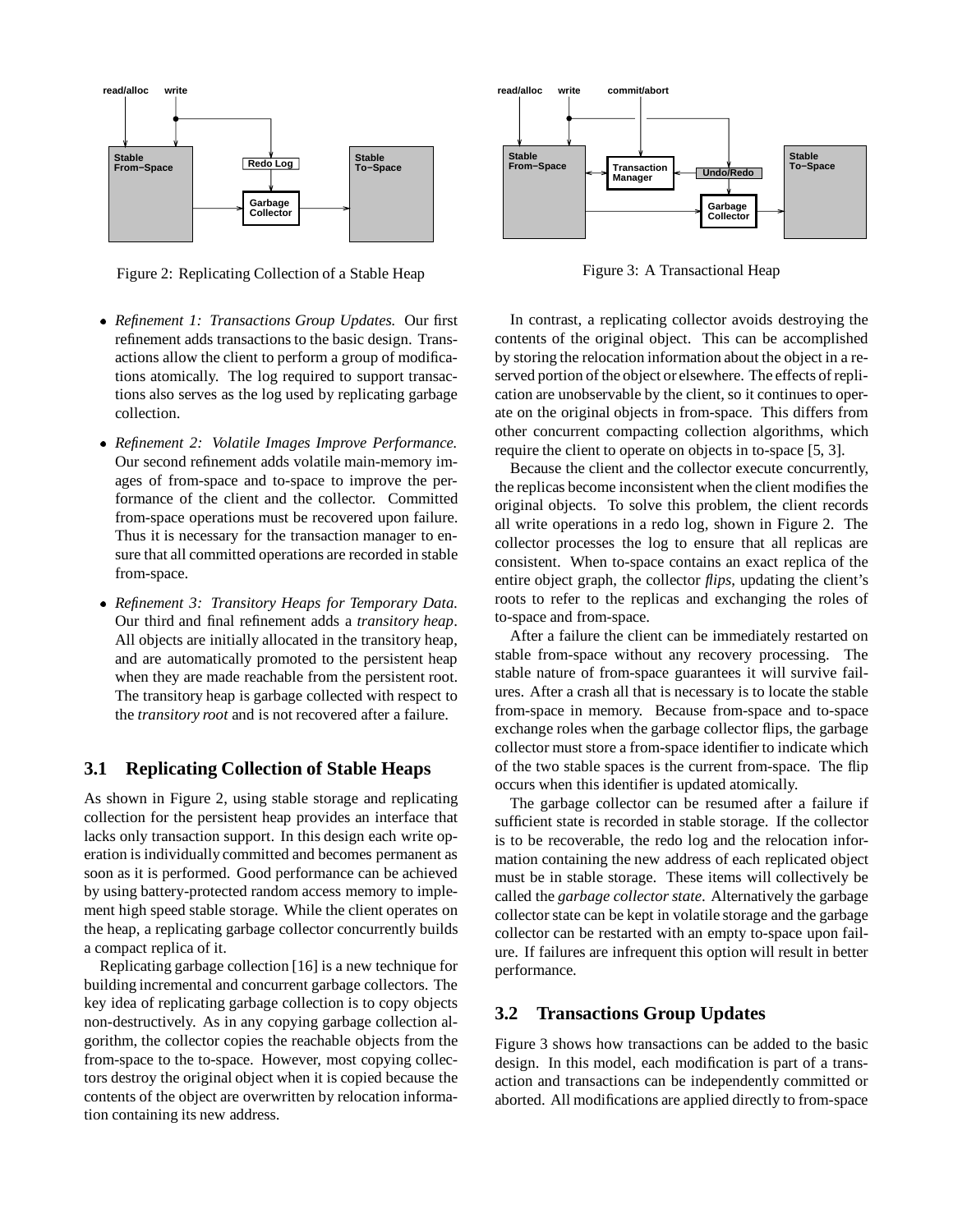

Figure 4: Using Volatile Images

and an *undo log* describing uncommitted modifications is maintained. If a transaction aborts, all of its modifications are undone by using the undo log. If a transaction commits, then its modifications are atomically removed from the undo log. An important advantage of using replicating collection in a transactional setting is that the same undo log necessary to support transactions can also be used by the collector as a redo log. This minimizes the cost of using replicating collection.

After a failure the client can be resumed on stable fromspace once the undo log is applied. Undoing the modifications in the undo log ensures that all uncommitted updates are erased before the client resumes execution. The undo log must be stored in stable storage so that it will survive failures and be available for recovery processing after a failure. After recovery the garbage collector can be resumed if the garbage collector state has been preserved in stable storage.

### **3.3 Volatile Images Improve Performance**

When slow stable storage media are used, forcing all operations to access stable storage will not provide acceptable performance. Figure 4 shows how this problem can be addressed by caching images of the stable heaps in volatile memory. In this design the client reads, writes, and allocates in a volatile image of from-space. The garbage collector reads the volatile from-space image and writes the volatile to-space image.

When a transaction commits, its updates to volatile fromspace must be made stable. Upon commit the transaction manager uses the redo log to identify portions of the volatile from-space image that have been updated and writes these modifications to stable from-space. It also writes any newly allocated objects to stable from-space. Applying these up-



Figure 5: Using a Transitory Heap

dates to stable from-space must be performed atomically in order to guarantee a consistent version of stable from-space in the presence of failures.

The garbage collector directly writes the volatile to-space image and a background process copies the volatile to-space image onto the slow stable storage media. Thus a slow stable storage medium can be used for to-space without slowing the garbage collector. A flip may occur when all live objects in volatile from-space have been copied, the redo log is empty, and volatile to-space has been completely copied to stable to-space. The flip causes both stable and volatile from-space to be replaced by their to-space counterparts.

However, the stable to-space may contain uncommitted data because it is an exact copy of volatile to-space, which is a replica of volatile from-space. To prevent this uncommitted data from being used after a crash, the undo log is also written to stable storage as part of the stable to-space. This allows any uncommitted transaction to be rolled back during recovery.

After a failure the client can use the volatile from-space image once it is recovered from stable from-space and the undo log is applied. After recovery the garbage collector can be resumed if its state has been preserved in stable storage. Otherwise it is restarted with an empty volatile to-space.

## **3.4 Transitory Heaps for Temporary Data**

Figure 5 shows how a transitory heap may be added to our previous design. The persistent heap, shown in gray, represents the volatile and stable versions of from-space and to-space from the previous design. This figure emphasizes that the role of the transitory heap is to store objects that are not reachable from the persistent root. The transitory heap has its own root and is stored in volatile memory. All objects are initially allocated in the transitory heap.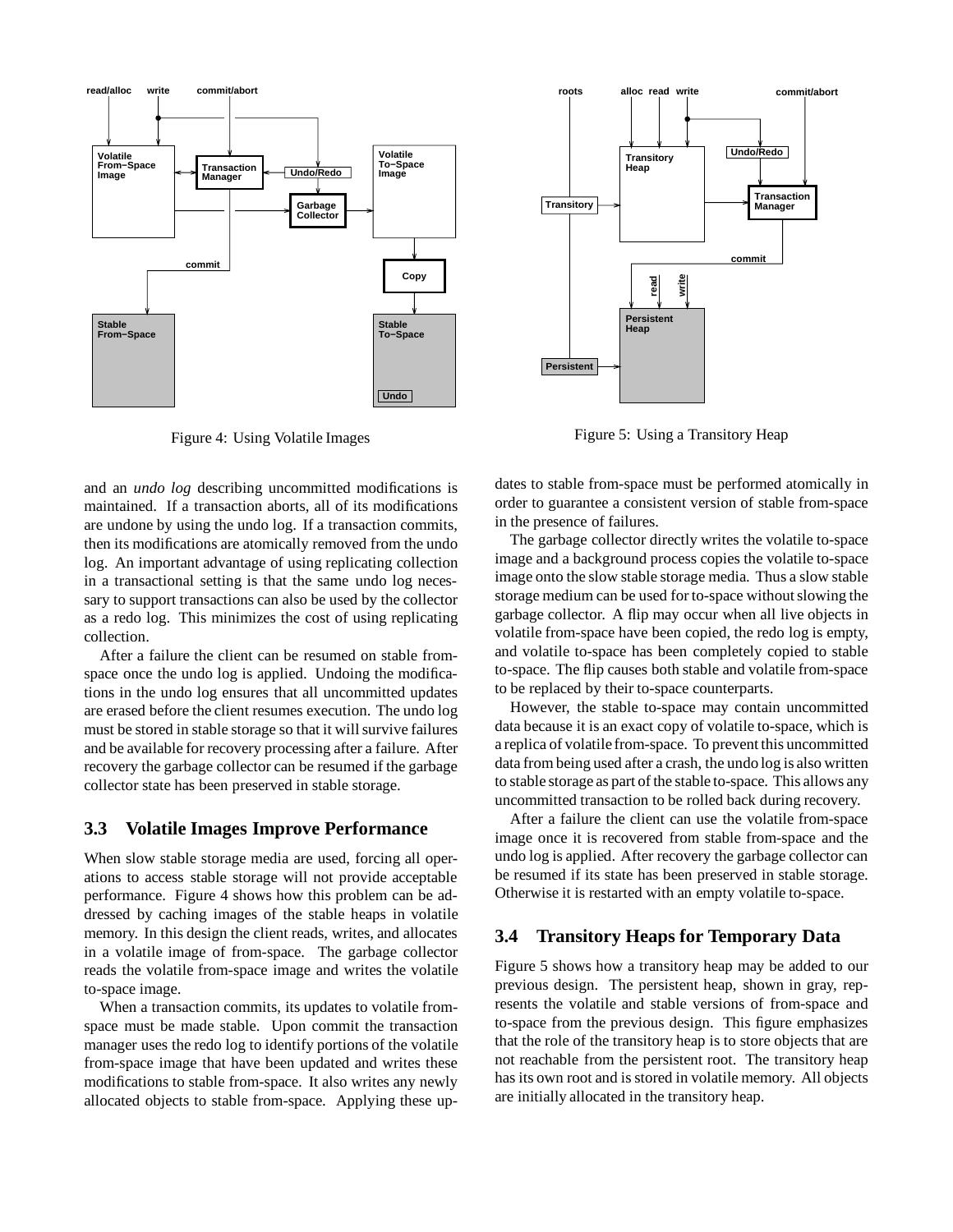Upon commit the transaction manager uses the log to detect objects in the transitory heap that have become persistent. The log is used to locate modified objects in the persistent heap that contain pointers to objects in the transitory heap. These objects are newly persistent because they have become reachable via the persistent root.

The modified objects are used as the roots of a stop-andcopy collection that promotes the newly persistent objects into the persistent heap. The promoted objects must be written to stable storage along with any persistent objects modified by the transaction.

It is also possible for persistent objects to become transitory. This happens when objects in the persistent heap are reachable from the transitory root but have become unreachable from the persistent root. Such objects are live but not persistent. When these objects are discovered they may be moved back into the transitory heap or left in the persistent heap. We have chosen to leave these objects in the persistent heap because it simplifies our implementation. After a failure these objects are unreachable and will be reclaimed by the next collection.

After a failure the client is restarted on the persistent heap using the algorithm outlined in the previous section. During recovery the transitory heap is initialized to be empty.

# **4 Implementation**

Our prototype implementation provides concurrent compacting garbage collection for Standard ML of New Jersey. We added a persistent heap and a transaction manager to the runtime system to support persistence. We re-implemented the garbage collector as a concurrent thread using replicating collection. The purpose of the prototype implementation was to test the feasibility of our design.

Standard ML of New Jersey (SML/NJ) is an implementation of a type-safe programming language that includes an optimizing compiler, a runtime system, and a generational garbage collector [2]. The SML/NJ source code is freely available and is easy to modify for experimental purposes.

We chose to test our garbage collection algorithm in the SML/NJ environment primarily for reasons of convenience. Our previous work on persistence [18] and replicating garbage collection [16, 17, 19] using ML provided us with several of the components needed for our prototype.

The SML/NJ runtime system is similar to most language implementations with copying garbage collection. We therefore believe that our results apply to languages such as Modula-3, Lisp, Scheme, Smalltalk and, if suitably modified to enable copying garbage collection, C++.

## **Overview**

An implementation of the basic design and its three refinements requires a replicating collector, an undo/redo log, stable storage, and a transaction manager. Here is a summary of how each of these components is implemented:

- The replicating garbage collector is implemented as in our previous work, except that it runs as a separate thread of control so that it provides concurrent collection. It occasionally interrupts the client to obtain more up-todate roots and log entries. It also pauses the client in order to perform a flip.
- The undo/redo log is written by the client. We modified the SML/NJ compiler to emit instructions in the client code that generate appropriate log entries for every write operation. The original SML/NJ implementation included a simpler log to support generational garbage collection. We expanded the log to include undo information about every write operation in order to support transaction operations and replicating collection.
- The stable heaps are maintained on disk and their volatile images are maintained in main memory. We use Recoverable Virtual Memory to manage the stable heaps on disk. RVM allows us to apply changes atomically to the stable heap by writing the changes into a stable log. After a failure, the RVM log is used to recover the stable heap.
- The transaction manager in our current implementation performs transaction commit by reading the log, moving objects from the transitory heap to the volatile heap image, and logging the resulting changes to the stable heap via RVM. The transitory heap is merely the simple generational heap present in the original SML/NJ implementation.

In the sections that follow we discuss some choices we faced when implementing our prototype. We then describe the structure of the persistent heap and review the threads of control used by our implementation. We then present the step by step procedures used to implement the commit, collection, flip and recovery operations.

## **4.1 The Transitory Heap**

The transitory heap contains only temporary objects that will be discarded when a failure occurs. It consists of the two generational heaps present in the original SML/NJ implementation. The details of the these transitory heaps are mostly irrelevant to our persistent heap implementation.

However, when constructing our prototype we faced several implementation choices that involved the transitory heap. There are several situations in which pointers that cross between the transitory and the persistent heap may have to be adjusted when objects are moved.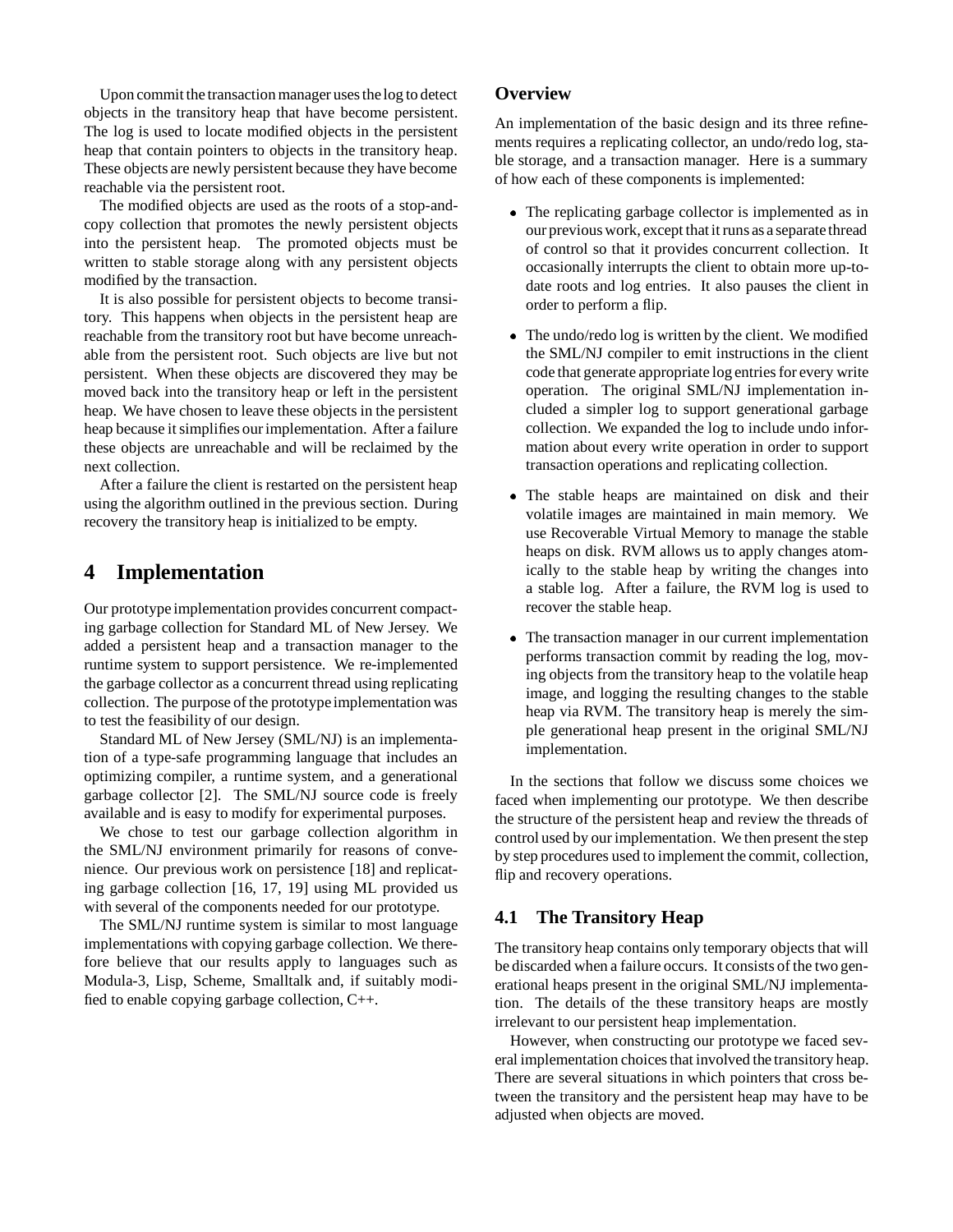For example, when newly persistent objects are promoted into the persistent heap, any other temporary objects that contain pointers to them must be updated. Similar adjustments may be required to either the transitory or the persistent heap when the other heap is being flipped by the garbage collector.

In these situations, the implementation could use any one of at least four different solutions:

- 1. Scan the heap that contains the pointers requiring adjustment.
- 2. Garbage collect the heap that contains the pointers requiring adjustment.
- 3. Somehow track the locations of the pointers that require adjustment so that they can be updated more quickly.
- 4. Use replication to move the objects, but refrain from updating any pointers to the objects until some later opportunity such as a flip.

In our implementation, pointers from the persistent heap to the transitoryheap are always the result of uncommitted write operations. They can be easily located via the transaction log. Therefore, we use the third solution to update these pointers when the transitory heap is garbage collected. To deal with pointers in the other direction, we implemented both of the first two methods: doing a scan and doing a garbage collection.

### **4.2 Stable Storage**

Our design assumes the ability to make multiple updates to the stable heap atomically. To achieve this our implementation uses the Recoverable Virtual Memory system described by Satyanarayanan, et al. [20] RVM provides simple nonnested transactions on byte arrays and uses a disk-based log for efficiency. We do not exploit the rollback features of RVM at all; in our implementation, RVM provides only disk logging and recovery services.

RVM allows us to establish a one-to-one correspondence between a file and a portion of virtual memory. We use separate files to store stable from-space and stable to-space. These files also contain starting and ending addresses of the spaces and the sequence number that serves as the stable from-space identifier.

RVM defines a simple interface that allows changes to the volatile heap to be atomically transferred to the stable heap. During commit we begin an RVM transaction, inform RVM of the location of each modification to the volatile heap as well as of any newly persistent data, and then end the transaction. RVM guarantees that this set of operations will be atomic.

When a flip occurs the from-space identifier must be updated to indicate which of the stable spaces is the stable from-space. This update does not need to be made stable until the next client transaction commit after the flip. When the

client first commits a transaction, that transaction will be applied to the new stable from-space. We write the from-space identifier via RVM, but using a "no-flush" transaction that does not require a synchronous disk write. Thus, although the client is paused while the garbage collector finalizes the flip and updates the roots, no synchronous disk write occurs during this interruption.

## **4.3 Writing Stable To-space**

Volatile to-space is written to stable to-space by an asynchronous process. No writes that synchronize with the client are required. Volatile to-space can be written directly to the file containing stable to-space or indirectly via RVM.

During the garbage collection, large contiguous regions of new data are created in volatile to-space. These regions can be written directly to disk efficiently. Logging them through RVM is less efficient because RVM first writes them into its log and then later writes them again to the data file.

However, the garbage collector also performs small random updates on volatile to-space when it uses the redo log to update inconsistent to-space replicas. RVM is ideal for applying these changes to stable to-space, because its use of logging converts the small random writes into a single efficient log write. Writing these changes to disk without using a log is of course more expensive.

We tried writing stable to-space using several different methods. We found that using RVM for all of the writes put so much data into the RVM log that the client transaction flow was substantially impeded. However, when we only wrote stable to-space directly we found it difficult to schedule the flip to avoid blocking while waiting for the last few disk writes to complete.

Now our implementation uses a mixed strategy in which the large contiguous writes are done directly to the file containing stable to-space and the small random writes are done using RVM.

## **4.4 The Persistent Heap**

The persistent heap is maintained both in virtual memory and on stable storage through the cooperation of the transaction manager, the garbage collector and RVM. Figure 6 shows the primary data structures used by the runtime system to maintain and garbage collect the persistent heap:

- **undo/redo log** This log is maintained by the client and is used by both the transaction manager and the collector. When the stable heap flips, the log is written to stable storage to enable rollback of uncommitted transactions.
- **volatilefrom-space** The client accesses all persistent data through volatile from-space. When a transaction commits, all newly persistent objects are copied from the transitory heap into volatile from-space.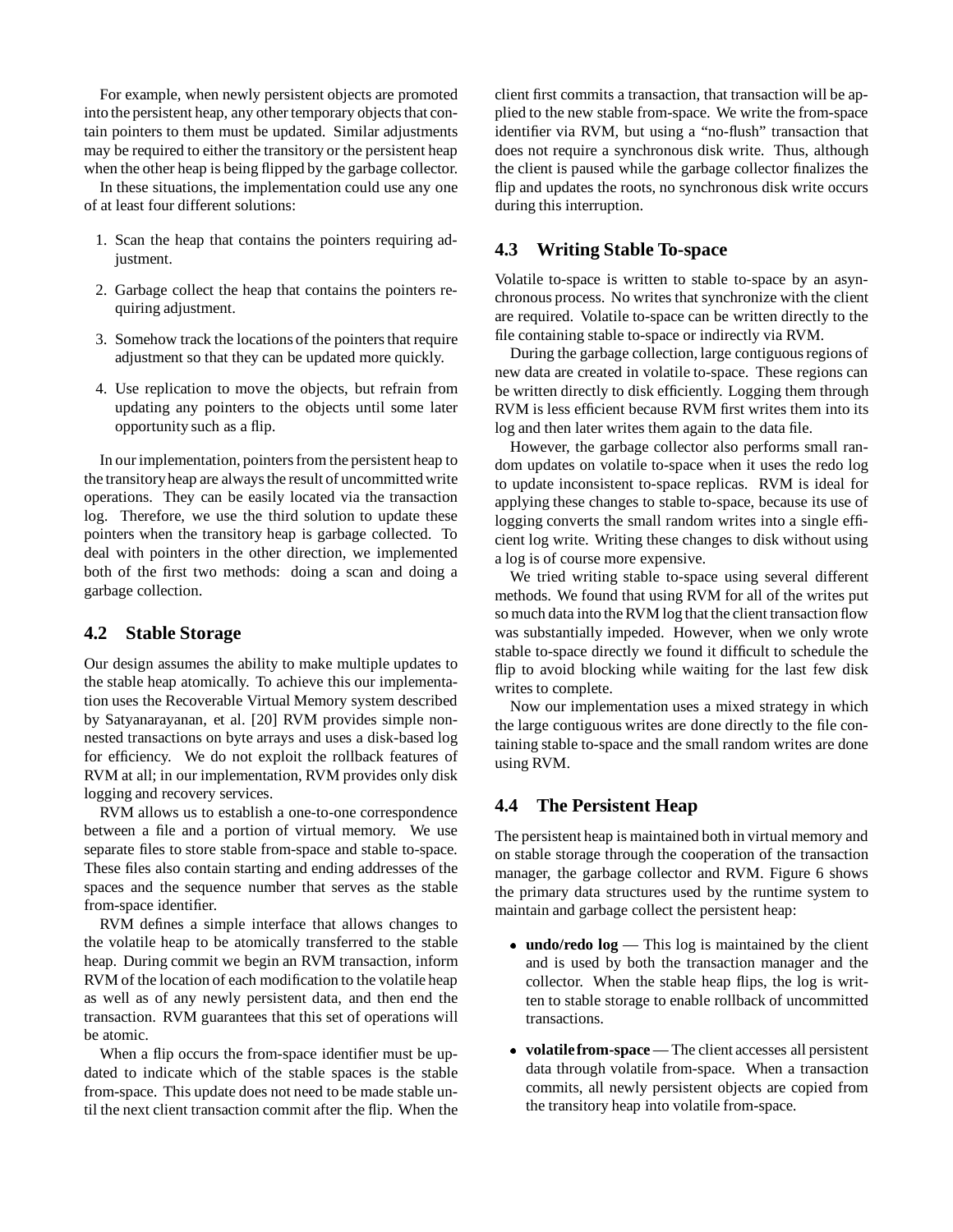

Figure 6: The Persistent Heap

- **volatile to-space** The garbage collector copies the live objects in volatile from-space to volatile to-space.
- **stable from-space** The stable representation of fromspace is stored on disk. Upon commit the newly persistent objects and the new values of any modified locations in volatile from-space are written to stable from-space by the transaction manager using RVM.
- **stable to-space** The stable representation of to-space is stored on disk. It is a copy of volatile to-space and must be written to disk before a flip.
- the RVM log The stable log is maintained by RVM on disk. The RVM log contains records that describe modifications to stable from-space and stable to-space. RVM updates this log atomically and uses it to recover the contents of the stable spaces after a failure.

# **4.5 Threads of Control**

The prototype contains three threads of control:

- The**Client** thread executes the application program and periodically commits transactions by acting as the Transaction Manager. The Client thread is responsible for writing the undo/redo log. The Client thread also traps into the runtime system when it must synchronize with the garbage collector and perform a flip.
- The**Collector** thread performs replicating garbage collection, copying reachable objects from the volatile from-space into the volatile to-space. When the Collector thread has constructed a complete replica of the volatile from-space, it signals the Client thread that a flip should take place.

 The**Copy** thread writes the contents of volatile to-space onto the stable to-space, either directly to the disk or via the RVM log manager. It performs I/O operations on behalf of the garbage collector so that the Collector thread need not block on I/O.

# **4.6 Operations on the Persistent Heap**

Now we consider in detail the steps needed to perform the key operations of our design.

### **Commit**

When the Client thread commits a transaction, it acts as the Transaction Manager and performs the following operations:

- 1. Scan the undo/redo log to locate references that created pointers from the volatile from-space to transitory data. These references are used to identify the roots of the newly persistent data.
- 2. Promote all newly persistent objects into volatile fromspace, using a standard stop-and-copy garbage collection algorithm. This collection uses the locations identified in step 1 as roots.
- 3. Atomically update the stable from-space by logging and committing an RVM transaction containing all modifications and additions to volatile from-space.
- 4. Update all of the transitory heap data to point to the newly promoted objects in volatile from-space. This is done either by scanning the transitory heap for pointers to promoted objects or by garbage collecting the transitory heap.

## **Persistent GC**

When a commit adds enough new data to the volatile fromspace to exceed a predetermined threshold, a garbage collection of the persistent heap is initiated. At this point the Collector thread performs the following steps asynchronously with respect to the Client thread:

- 1. Copy all objects in volatile from-space that are reachable from the persistent root into volatile to-space. This preserves the persistent data.
- 2. Copy all objects in volatile from-space that are reachable from the transitory heap into volatile to-space. This preserves the objects that are live and have become transitory.
- 3. Scan the undo/redo log, and update replicas of modified objects in the volatile to-space.

The undo/read log is reset to empty after its entries have been processed by both the transaction manager and the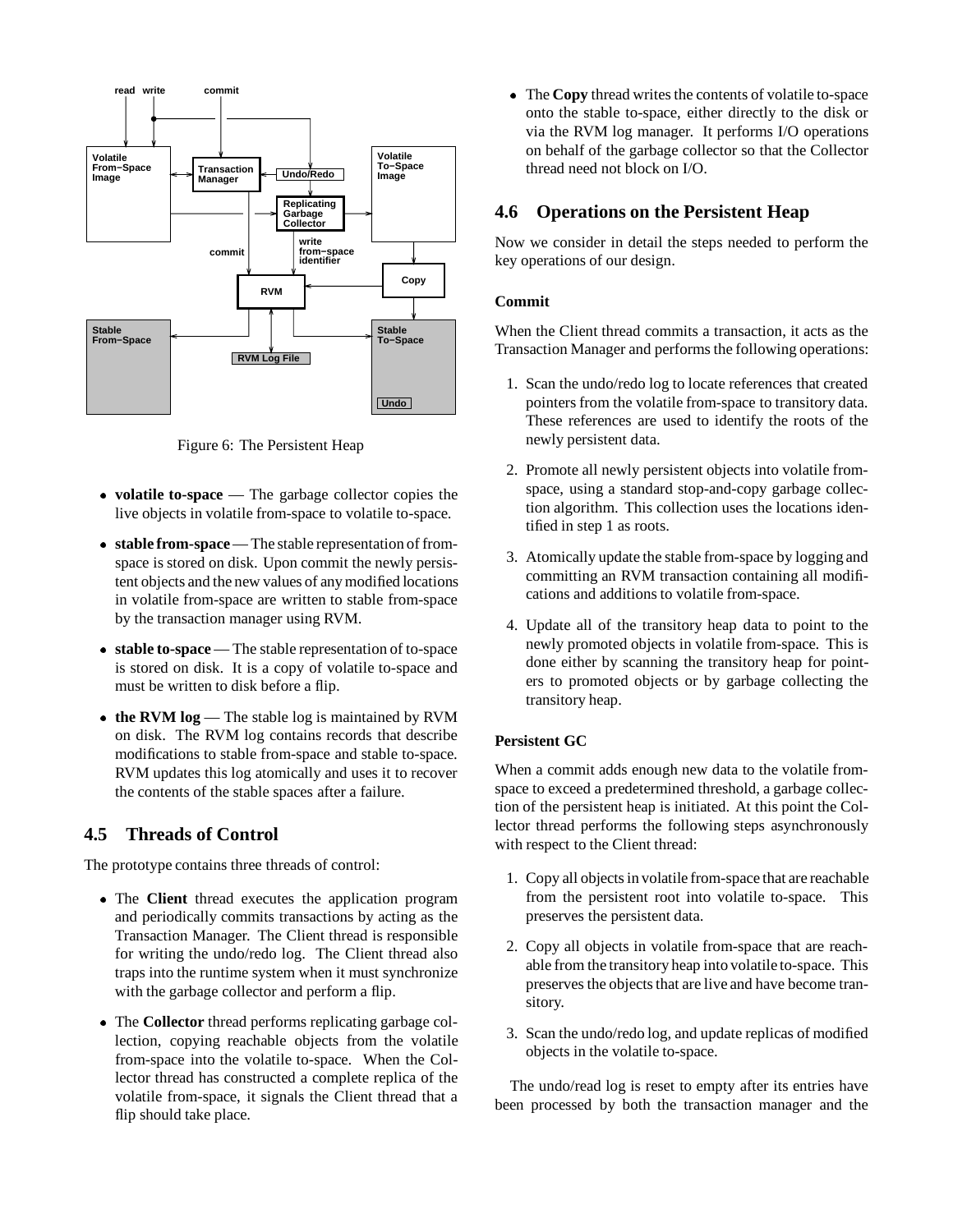garbage collector. The transaction manager and the garbage collector maintain separate pointers into the shared log to keep track of what prefix of the log they have already processed.

When a collection is in progress the Copy thread asynchronously copies the volatile to-space image into stable tospace. The Copy thread occasionally synchronizes with the Collector thread to obtain information about what portions of volatile to-space have been modified.

## **Persistent GC Flip**

A flip is attempted after the Collector thread has successfully replicated volatile from-space in volatile to-space and the Copy thread has copied it into stable to-space. Then the Collector thread stops the Client thread and performs any remaining collection work required by recent client operations. Finally, the Collector thread performs the following steps before resuming the client:

- 1. Update the client's roots to point to volatile to-space.
- 2. Update all pointers in the transitory heap that point to volatile from-space to point to volatile to-space.
- 3. Write the stable from-space identifier via RVM to indicate that stable to-space is now stable from-space.

The stable replicating collector must ensure that the undo/redo log is preserved in stable storage at the time of a flip. In the prototype, this is accomplished very simply because the transaction manager stores the log in the volatile from-space. Therefore, it is preserved in volatile to-space by the Collector thread and written to stable storage by the Copy thread.

The flip has occurred in volatile memory when these steps are complete. The Collector thread does not write the stable from-space identifier synchronously. Instead, it uses a noflush transaction that will update the from-space identifier before any subsequent client transactions.

### **Recovery**

When a crash occurs and the system restarts the following steps are performed for recovery:

- 1. RVM applies pending committed log records from its stable log to bring the stable from-space and stable tospace files to their most recently committed state.
- 2. The garbage collector examines the stable from-space identifier stored in the stable heaps to determine which heap is the stable from-space.
- 3. The transaction manager uses the undo log stored in stable from-space to roll back the uncommitted operations of any partially complete transactions. These changes are made atomically using RVM.

The Client thread can now be restarted using the recovered volatile from-space and an empty transitory heap. The collector begins with an empty volatile to-space.

# **5 Performance**

We designed and ran a series of experiments to test whether our algorithm:

- significantly reduces the duration of collector pauses.
- increases transaction throughput by reducing storage management overhead.

The experiments compare the implementation described in the previous section to our implementation of a stop-andcopy collector for the persistent heap. We are unable to compare our work directly to other concurrent collector implementations because they do not support the collection of stable heaps.

Our experiments demonstrate that replicating collection interferes with the client less than stop-and-copy collection. For our collector, the longest pauses are a few hundred milliseconds, the same general magnitude as commits. For heap sizes in the megabyte range, the pause times achieved by our technique are a factor of ten shorter than stop-and-copy collection. For larger heaps, such as those found in a production object database, the difference would be even greater. We are also able to demonstrate substantial improvements in throughput due to our technique.

We also measured the commit performance of the system. Commit performance depends mostly on the choice of persistence model, the transaction profile, and the performance of the underlying log manager. We measured this aspect of the system to better understand our prototype implementation. We found that the commit performance can be quite good.

# **5.1 Benchmarks**

We used three benchmarks to test our implementation. Each was chosen to measure and stress different aspects of the system. Two of the benchmarks performed a significant number of garbage collections, while the third was used to measure transaction throughput. Although we did not measure recovery performance we did crash and recover each of our benchmarks to verify that they were recoverable.

 The*Compiler* benchmark is Standard ML of New Jersey compilinga portionof the SML/NJ implementation. We modified the compiler to store all of its data in the persistent heap and to commit its state every time a module (file) was compiled, modeling the behavior of a persistent programming environment. This 100,000 line program is compute-intensive and contains long-running transactions.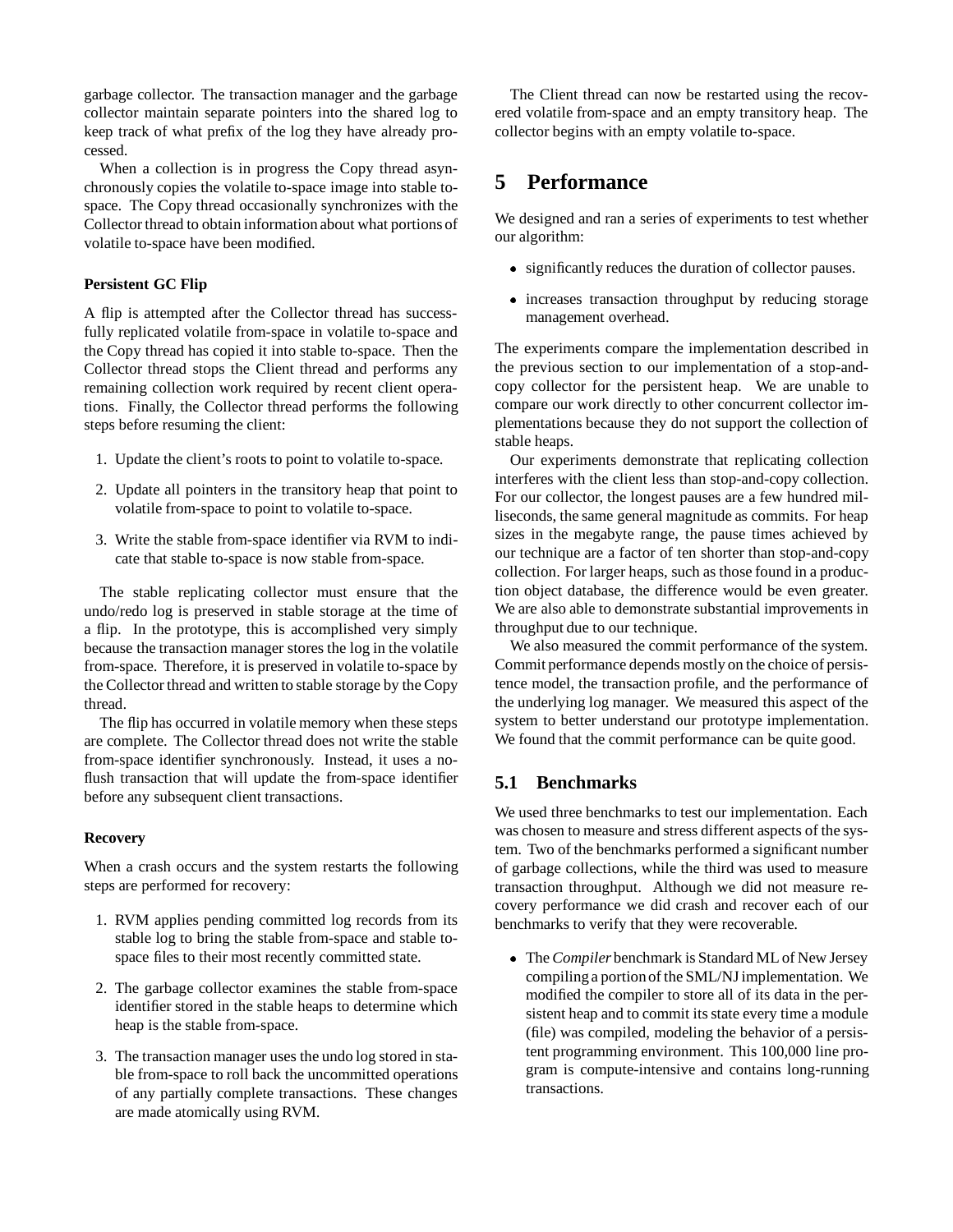- The*TP-OO1-V* benchmark is a variant of the OO1 Engineering Database benchmark described by Cattell [6]. The benchmark models an engineering application using a database of parts, performing traversals of the database, adding parts, etc. We implemented this algorithm in order to have a representative object-oriented database application. However, the OO1 benchmark, as specified, does not require garbage collection, so we added deletion operations to make it a more realistic application for our system.
- The*TPC-B* benchmark performs a large number of bank teller operations that perform transfers among various bank accounts. This benchmark is our slightly nonstandard implementation in Standard ML of the TPC-B benchmark from Gray [8].

## **5.2 Experimental Setup**

All benchmarks were executed on a Silicon Graphics 4D/340 equipped with 256 megabytes of physical memory. The clock resolution on this system is 1 millisecond. The machine contains four MIPS R3000 processors clocked at 33 megahertz. Each processor has a 64 kilobyte instruction cache, a 64 kilobyte primary data cache, and a 256 kilobyte secondary data cache. The secondary data caches are kept consistent via a shared memory bus-watching protocol and there is a five-word deep store buffer between the primary and the secondary caches. With this configuration, the collector can copy between 1 and 2 megabytes per second.

All benchmarks were executed using a *transactional process* model. Each time the application requests a commit, its entire process state is committed to the persistent heap, including processor register contents. We chose to run the benchmarks using this model because it generally minimizes the size of the transitory heaps and maximizes the workload on the stable heap. The transactional process model itself is implemented in SML using the persistence facilities described here.

## **5.3 Pause Times**

The most important property of our collector is that the pause times it imposes on the client are short and bounded. Very large stable heaps imply very large stop-and-copy garbage collection pauses. We want to demonstrate that the stable replicating collector pause times are independent of heap size. We also want to examine the distributionof pause times caused by both the concurrent and stop-and-copy collectors and compare them to pauses caused by commit operations.



Figure 7: OO1 Collector Pause Times

#### **5.3.1 Heap Size Dependence**

We ran the OO1 Engineering Database benchmark in Standard ML with various amounts of live data in the heap. This allowed us to examine the dependence of collector pause duration on heap size. Figure 7 shows the maximum pause times caused by collection of the persistent heap plotted with respect to heap size. The plot also includes the minimum pause times for the stop-and-copy collector. The minimum pause times for the concurrent collector are too small to measure.

Even for the modest heap sizes used here, the pauses created by the stop-and-copy collector are unacceptably long. As expected, pause times increase with increasing heap size. In contrast, the maximum pause created by the concurrent collector is approximately 1 second and is brief enough not to cause a major disruption. Although not shown in this figure, typical concurrent collector pauses for this benchmark were less than 300 milliseconds. These results show that pause times are independent of heap size for the concurrent collector.

We are investigating the cause of the longer pauses and believe they can be avoided. Examining the worst pauses in an earlier implementation was what convinced us that stable to-space should be written using a combination of direct disk writes and RVM. That change produced a five fold reduction in the maximum pause times and eliminated almost all pauses in the 100 to 1000 millisecond range. We believe that further tuning will reduce our maximum pause times to 100 milliseconds or below.

### **5.3.2 Pause Time Distributions**

To explore how the frequency and duration of collection pauses compared to commit pauses, we ran the *Compiler* benchmark using both the concurrent collector and the stopand-copy collector. We measured pauses caused by persistent garbage collector activity and transaction commit operations. Figures 8, 9, and 10 show the pauses from concurrent collector activity, stop-and-copy collections, and transaction com-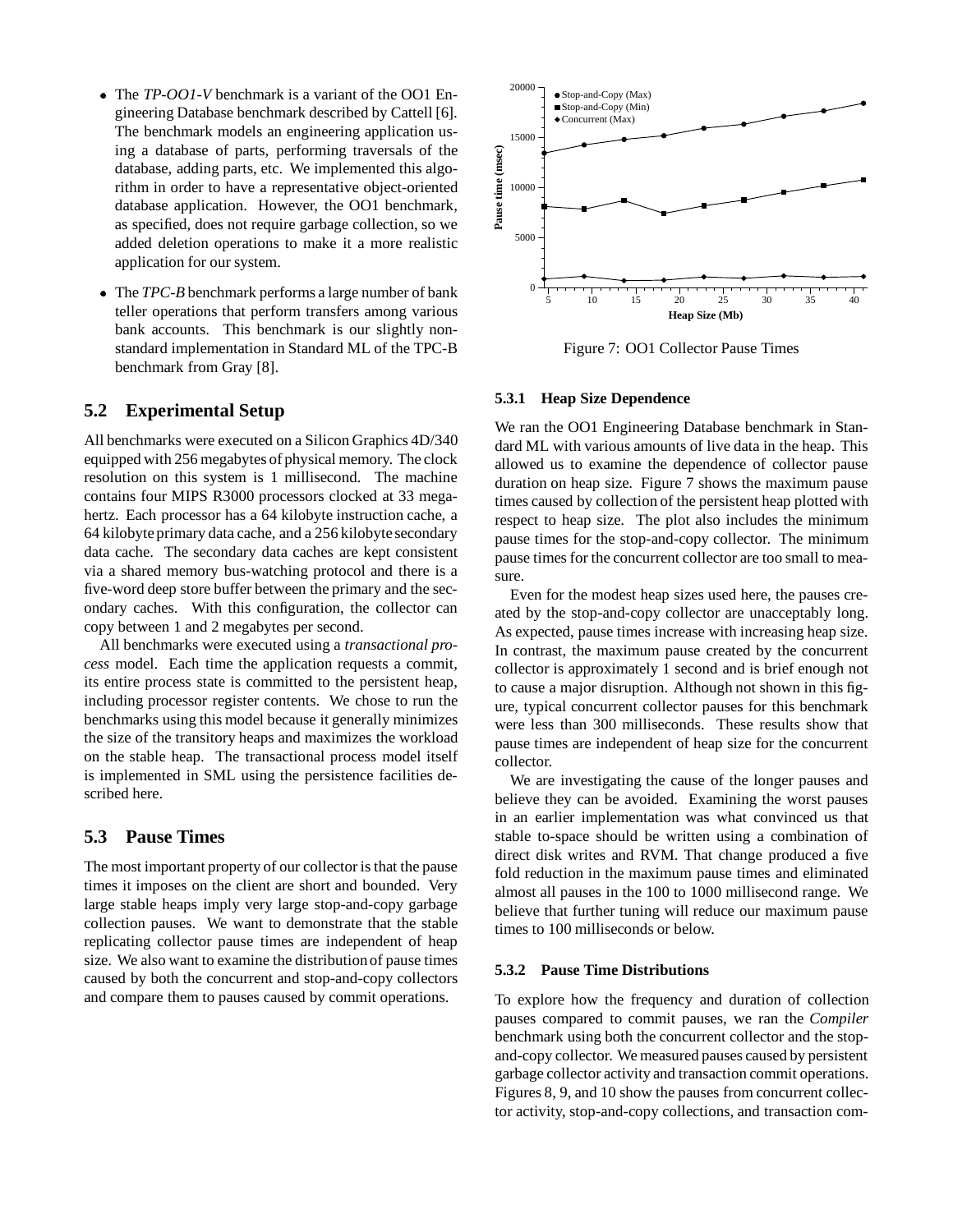

Figure 8: Concurrent Collector Pause Distribution



Figure 9: Stop-and-Copy Pause Distribution (Note scale)

mit, respectively. Note that the scale of Figure 8 is smaller than in the other figures because the pauses caused by the concurrent collector are very brief. The commit pauses shown here were produced using the concurrent collector, and are essentially the same as those produced when using the stopand-copy collector. Stop-and-copy and commit pauses have been grouped into histogram bins 300 milliseconds wide.

As shown in Figure 8, the pauses due to the concurrent collector are mostly very short. The long tail is comprised entirely of pauses during which the collector completed a flip. Even the longest pause is short compared to most commit pauses. The total time spent by the client waiting for the collector was 1760 milliseconds. This is less time than the shortest stop-and-copy pause.

In contrast, the pauses shown in Figure 9 show that all of the stop-and-copy pauses are long enough to be disruptive. Many applications would be unable to use this collector due to the long interruptions. The total time spent in collection was 35 seconds. This is almost twenty times that for the concurrent collector.



Figure 10: Commit Pause Distribution (Note scale)

## **5.4 Transaction Throughput**

We were also interested in examining the throughput of our system. We wanted to know the answer to two questions. First, could the system provide good performance for simple small transactions? Second, can concurrent replicating collection provide increased throughput for systems that garbage collect? The answer to both of these questions is yes.

#### **5.4.1 Commit Performance**

In order to test the fast paths for transaction commit, we executed the TPC-B program using a 12 megabyte database containing bank account records for 1 branch covering 100,000 customers. During this test, our implementation ran 80 transactions per second. The limiting factor was the synchronous disk write required by each transaction. Note that this database size is smaller than the TPC-B guidelines require for a system claiming 80 transactions per second. We believe that we have complied with all other requirements of the benchmark standard. Although we have not done a careful comparison, a similar RVM benchmark [20] also executed approximately 80 transactions per second on our machine.

When the TPC-B benchmark is completing 80 transactions per second, each transaction requires 12.5 milliseconds of processing. We measured our system to determine how those 12.5 milliseconds were being used. Measurements of our system and independent measurements of write calls show that the synchronous write accounts for about 8 milliseconds or 65% of the total time. Other processing by RVM during the end transaction accounts for another 10%. An additional 10% came from a surprising source, an instruction cache flush required because the collector may copy machine code. Traversing the undo/redo log and logging the entries to RVM accounts for an additional 5%. No single factor accounts for the remaining 10% of the time. The time spent executing the benchmark code, which was too small to measure accurately, was certainly less than 0.5% of the total per-transaction time.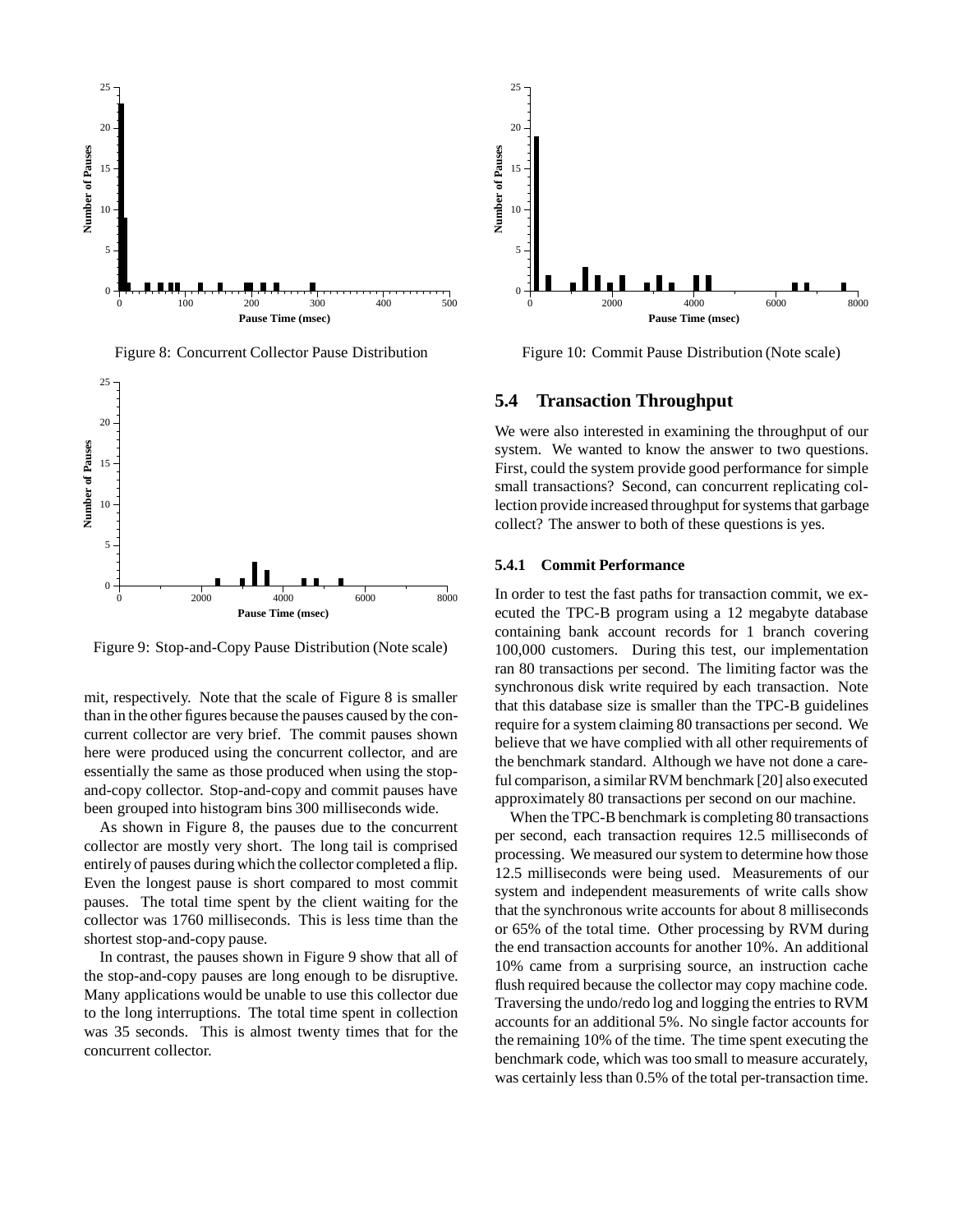

Figure 11: OO1 Elapsed Time per Transaction

#### **5.4.2 Heap Size Dependence**

We used our variant of OO1 to study the transaction throughput of our system in the presence of garbage collection. Our version of the benchmark performs twice as many updates to persistent data because each transaction includes one hundred deletions and one hundred insertions. This change to the benchmark causes it to require garbage collection, yet maintain a constant amount of live data in the heap. We measured the elapsed time to perform the standard engineering modification described by the benchmark.

We varied the total heap size by adding various amounts of live data. Figure 11 shows the elapsed time to perform each transaction as a function of heap size. The use of concurrent collection is clearly advantageous. The elapsed time for the concurrent collector is constant with heap size. As expected, the stop-and-copy collector causes the elapsed time to increase linearly with heap size.

### **5.5 Improving Stable Storage Access**

In most transaction systems the critical performance issue is access to stable storage. In this section we consider a variety of performance issues and enhancements. Most of these issues are closely tied to our use of RVM for stable storage.

#### **5.5.1 Transaction Reordering**

We ran the compiler benchmark using configurations in which all writes of stable to-space either only used the disk directly or only used RVM. Using only the disk made it hard to synchronize with the client to achieve the flip. The key difficulty was scheduling the flip when no disk write was in progress. This lead to occasional very long pauses, as well as more pauses in the few hundred millisecond range. In the configuration that used only RVM, the extra log traffic from the garbage collector thread introduced substantial additional commit delays.

In the concurrent replicating algorithm, the write traffic from the garbage collector need not slow down the commit traffic from the client because the writes are to different spaces. The transactions that the collector performs on tospace can be reordered with the client transactions on fromspace without affecting correctness. A suitable change to RVM would allow us to take better advantage of this fact by allowing some transactions to move through the log independently of others.

#### **5.5.2 Change Record Batching**

For large transactions, such as in the compiler benchmark, we examined the detailed components of both commit and collection closely. Our examination shows that a significant fraction of the time is spent processing the log, primarily the cost of logging the modifications through RVM. This suggests several possible enhancements that should improve commit performance or reduce total overhead or both.

Many of the modifications on the log are to the same location. Recognizing these duplicate log entries and eliminating them would reduce the logging cost substantially. A more efficient interface to transfer the log informationto RVM would also be advantageous. Currently, we make one call to RVM for each change record on the log and RVM validates each such call independently. An interface that allowed a group of change records to be processed together would allow RVM to reduce its overhead without compromising safety.

#### **5.5.3 Write-Ahead Logging**

RVM delays capturing the value of a redo record until its transaction commits. For our purposes it is acceptable to capture the value when the change record is first logged. This would allow RVM to use write-ahead logging aggressively.

We could also take advantage of write-ahead logging by promoting newly persistent objects eagerly. Currently no promotions are done until commit. Earlier promotion would allow the cost to be absorbed in existing collection work and would be especially beneficial for long running transactions like those in the compiler.

## **5.5.4 Log Editing**

When the RVM log fills with transaction records it must be emptied. RVM does this by applying the log records to the data files and truncating the log. However, if the garbage collector has flipped the stable from-space and the stable to-space, then many log records are obsolete, because they contain changes to the heap that has been reclaimed by the collector. It would be much more efficient to inform the stable log manager (RVM) that these log records can be removed from the log entirely.

In our implementation, this optimization would also be very useful whenever the Copy thread bypasses RVM and writes directly to stable to-space. Currently we must force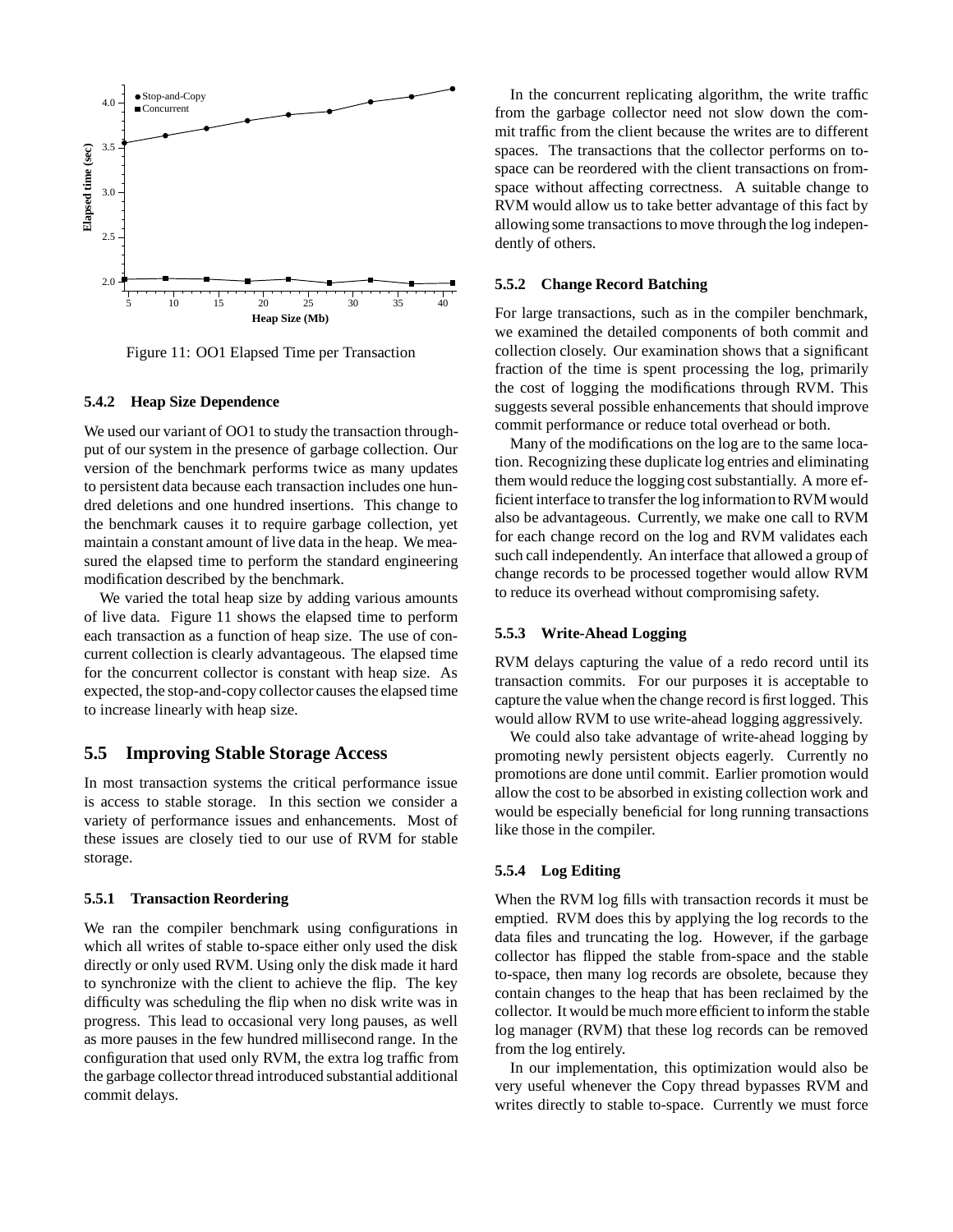an RVM log truncation before issuing these writes in order to ensure that RVM is not holding any old log records that apply to stable to-space. It would be much more efficient to discard these log records instead.

Garbage collectors sometimes benefit from similar features in data caches and virtual memory systems [7]. When the garbage collector reclaims a semi-space it is better that cache lines and virtual memory pages that contain reclaimed data be reset to a zero-fill-on-demand status because there is no need for the underlying memory system to preserve their old contents.

Recently the designers of RVM have begun the implementation of an incremental log truncation mechanism [20]. This new feature will subtly change the semantics of RVM. Currently the only changes to virtual memory that RVM applies to stable storage are the changes that the client explicitly logs via the RVM interface. Our collector takes advantage of this property when it overwrites portions of volatile from-space with relocation information containing the new address for each replicated object. Because the collector does not notify RVM of these changes, the original contents of these locations will be restored after a failure. The proposed incremental truncation technique will use pages of the virtual memory to update the disk file instead of using the log entries. For our application this would result in an unacceptable loss of committed data.

## **5.6 Recovery Performance**

Although we have not measured recovery performance, we believe that the cost of recovery is almost entirely attributable to RVM. There are two phases of recovery processing in our implementation. First, the RVM log manager must recover the last committed physical heap image. Second, the transaction manager must undo any uncommitted modifications that are present in the persistent heap. The cost of processing the undo log is small relative to the cost of RVM recovery. RVM recovery must perform disk operations to reconstruct the committed contents of the stable heap from its stable log,

# **6 Related Work**

The basic literature on uniprocessor garbage collection techniques is surveyed by Wilson [21]. Discussions of persistent heaps and language support for transactions appear in work on Persistent Algol [4] and Argus [15]. Garbage collection algorithms based on replication appear in work by Nettles and O'Toole [16, 17, 19], and an instance of the basic technique is also described by Huelsbergen and Larus [13].

We are aware of only one other implementation of a concurrent collector for a persistent heap. Almes [1] designed and implemented a mark-and-sweep collector for use in the Hydra OS for C.mmp. The collector is based on Dijkstra's concurrent mark-and-sweep algorithm [11]. There are two key differences between this work and our own. First, it

cannot relocate objects and therefore offers no opportunities for heap compaction or clustering of objects for fast access. Second, although it works in the context of persistent data, it is not designed for use in a system with transaction semantics. Because of the rather unusual environment in which it operated, we cannot make any performance comparison between it and our work.

We have recently learned of ongoing work in the EOS system [12]. The EOS design proposes to combine a marking process and a compaction process. An implementation of EOS is underway but details are not available at this time.

There is a long history of incremental and concurrent copying collectors dating back to Baker [5]. These collectors require the client to access the to-space version of an object during collections and sometimes force objects to be copied so that the client may access them. The technique of Ellis, Li, and Appel [3] enforces this restriction by using virtual memory protection traps to detect certain client accesses and perform required collector work. In contrast, our technique does not constrain the order in which objects are copied nor does it require any special operating system support. We believe that the ability to freely choose the traversal order is especially important in systems that may need to optimize access to the disk.

There are two earlier designs of concurrent copying garbage collectors for persistent heaps, both based on the Ellis, Li, and Appel algorithm. Detlefs [10] described how to apply this algorithm in the transactional environment of Avalon/C++ [9], while Kolodner [14] worked in the context of Argus. In Detlefs's design, the programmer must explicitly manage object persistence at the time of allocation; Kolodner supports orthogonal persistence.

Neither of these designs was completely implemented. We believe this is due to the complexity of using the to-space invariant in a transactional setting.

In to-space techniques the flip takes place at the beginning of the collection. Starting at the flip, the client uses objects that are in to-space and so client operations are reflected in the transaction log using to-space values. The log also contains from-space pointers due to transaction activity that occurred prior to the flip. Therefore, the recovery process must be able to reconstruct the relationship between fromspace and to-space objects. This relationship depends on the exact sequence of copy operations performed by the garbage collector. In practice, this means that essentially the entire garbage collection process must be recoverable.

There are two primary disadvantages to making the collection recoverable: complexity and cost. Added complexity arises because each step of the collection must be recoverable, thereby greatly increasing the interaction of the collection algorithm with the logging and recovery algorithms. Both Kolodner and Detlefs explain how each step of the collection algorithm is logged and recovered. These arguments are quite detailed and complicated. Added cost arises because each step of the collection adds to the logging burden of the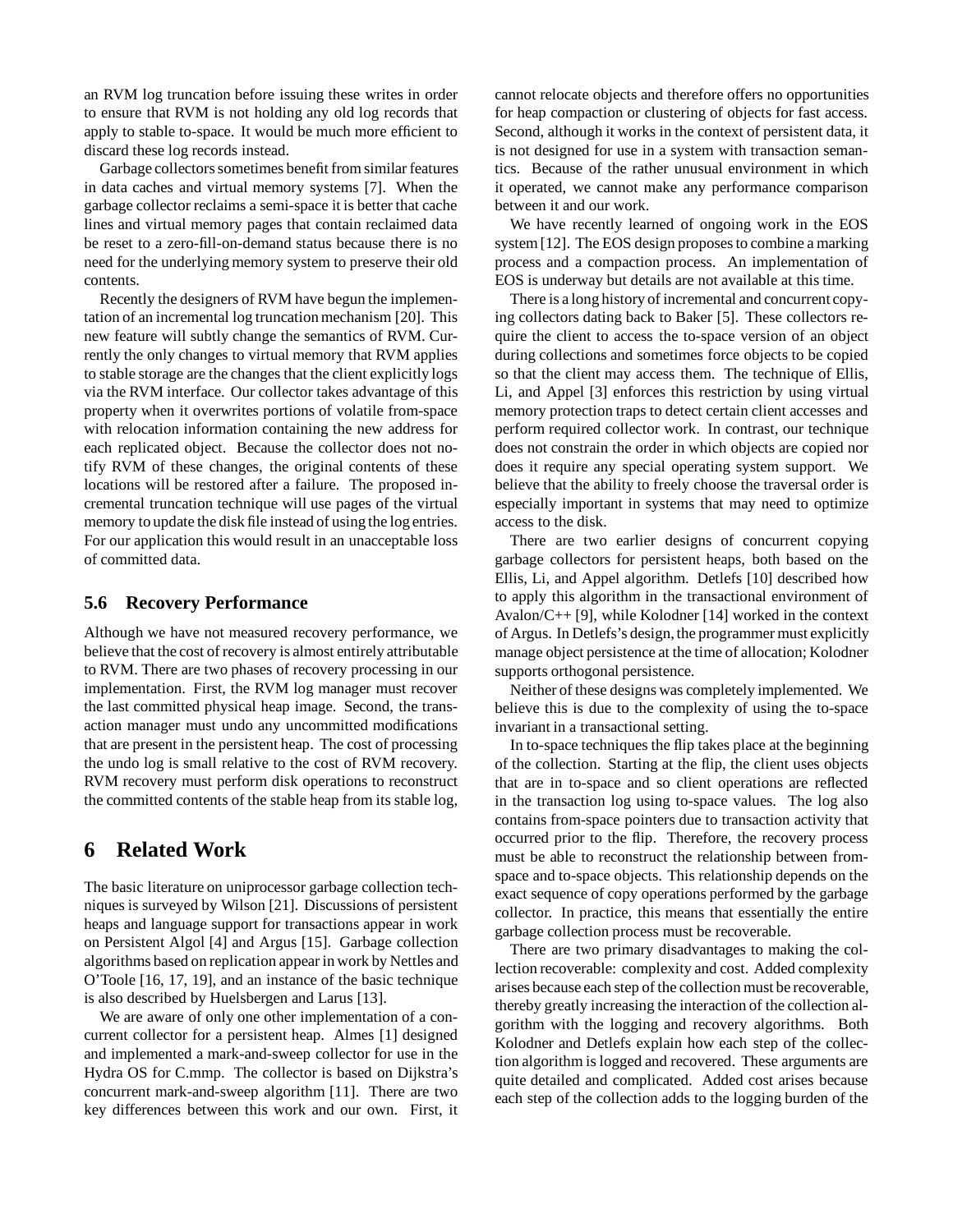system. Detlefs's design attempts to minimize the amount of log traffic but at the cost of introducing some synchronous writes. Kolodner requires no synchronous writes but has greater log traffic.

Our design avoids the problems described above because there is never any need for the recovery process to deal with to-space values. In our system, the client only uses fromspace objects and only the flip need be coordinated with the transaction manager. Our collector can be made recoverable at the cost of added log traffic, but for many applications this may not be necessary.

# **7 Future Work**

We expect to support multiple client threads by using the Venari transaction model [22]. We plan to examine closely the remaining sources of delay in the pauses due to the concurrent collector. We also plan to experiment with a few simple optimizations that may compress the logs. One lesson learned from the performance measurements is that there are several desirable features that are candidates for addition to the RVM log manager.

Our current implementation does not support the restart of a partially completed garbage collection, but the changes required are minimal. Because the client uses only fromspace, the recovered state of to-space is of little importance. The state of the replicating garbage collector can be recovered as long as its volatile data structures are periodically checkpointed to stable storage.

We also expect that replicating garbage collection will prove to be valuable for very large persistent heaps that are accessed using swizzled internal and external representations, via a cache, or in a distributed programming environment containing multiple volatile heaps. There are two primary advantages of replicating collection in these configurations: The client and the garbage collector need not be as tightly coupled as in other garbage collection algorithms and therefore system features that depend on knowledge of object modifications and object locations are easier to build.

# **8 Conclusions**

We have implemented a concurrent compacting garbage collector for a transactional persistent heap. Our design is based on replicating garbage collection and uses a log that is shared with the transaction manager. The prototype implementation demonstrates that client activity can continue during the garbage collection of stable data.

The experimental measurements show that concurrent replicating collection offers garbage collection pauses that are much shorter than for stop-and-copy collection. The interrupts suffered by the client are small in comparison to transaction commit latencies and are independent of stable heap size. Transaction performance provided by the prototype is good. The use of garbage collection in the transaction commit processing adds littleoverhead; commit performance remains dominated by the underlying log manager. Our design offers garbage collection performance that will be useful to real-time operating systems applications that require safe persistent storage.

## **Acknowledgments**

We would like to thank DEC SRC, where replicating garbage collection was conceived during a very pleasant summer. Special thanks goes to Hank Mashburn for his implementation of Recoverable Virtual Memory, to Jeannette Wing for serving as our shepherd, and to Forest Baskett for providing us with SGI processor boards. We also thank Puneet Kumar for help running the Coda RVM benchmark on our machine and Sally McKee for teaching us about jgraph. Finally, we thank our readers: Brad Chen, Mark Day, Sanjay Ghemawat, Robert Gruber, Rich Lethin, Sally McKee, Mark Reinhold, Brian Reistad, Mark Sheldon, Franklyn Turbak, Mary-Claire van Leunen, and several anonymous referees.

# **References**

- [1] Guy T. Almes. Garbage Collectionin a Object-Oriented System. Technical Report CMU-CS-80-128, Carnegie Mellon University, June 1980.
- [2] A. Appel. Simple Generational Garbage Collection and Fast Allocation. *Software–Practice and Experience*, 19(2):171–183, February 1989.
- [3] Andrew W. Appel, John R. Ellis, and Kai Li. Real-time Concurrent Garbage Collection on Stock Multiprocessors. In *SIGPLAN Symposium on Programming Language Design and Implementation*, pages 11–20, 1988.
- [4] M. P. Atkinson, K. J. Chisolm, and W. P. Cockshott. PS-Algol: an Algol with a persistent heap. *SIGPLAN Notices*, 17(7):24–31, July 1982.
- [5] H. G. Baker. List Processing in Real Time on a Serial Computer. *Communications of the ACM*, 21(4):280– 294, 1978.
- [6] R. G. G. Cattell. An Engineering Database Benchmark. In Jim Gray, editor, *The Benchmark Handbook for Database and Transaction Processing Systems*, pages 247–281. Morgan-Kaufmann, 1991.
- [7] Eric Cooper, Scott Nettles, and Indira Subramanian. Improving the Performance of SML Garbage Collection using Application-Specific Virtual Memory Management. In *Proceedings of the ACM Conference on Lisp and Functional Programming*, pages 43–52, June 1992.